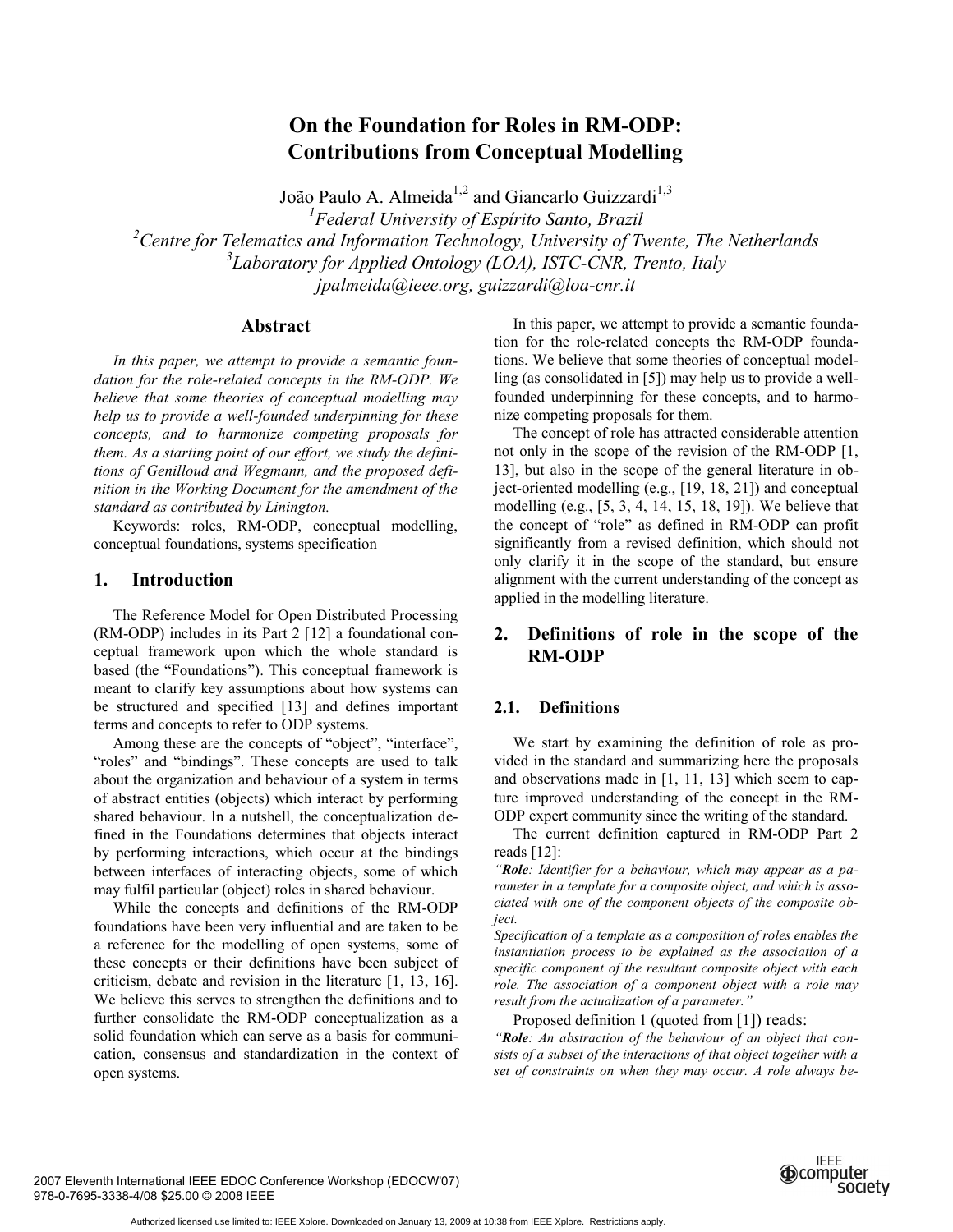*longs to a specific larger behaviour that involves other roles, called a collaborative behaviour."* 

*"Role Template: The specification of the common features of a collection of roles in sufficient detail that a role can be instantiated using it....* 

*Collaborative Behaviour Template: The specification of the common features of a collection of collaborative behaviours in sufficient detail that a collaborative behaviour can be instantiated using it...."*

Proposed definition 2 (quoted from Working Draft of the "Amendment to ITU T X.901-3 | ISO/IEC 10746 Information Technology" [11], Section 1.1, Contributor UK):

*"Role: A formal placeholder in the specification of a template for a composite object. It identifies the behaviour of some component object within the composite and links that behaviour to an actual object in an instantiation of the composite. In order to satisfy the specification, the actual object is required to exhibit the specified behaviour. It is then said to fulfil the role in the instantiation of the template."*

*"Thus, the template for a composite object is specified as a composition of roles, which parameterize that template. The instantiation process binds a specific component object of the resultant composite object to each role parameter.* 

*Note – Any agreement governing shared behaviour of two or more objects implicitly defines a template for a composite object and the roles of those objects in that composite object. Thus, roles are defined by interactions (8.3), contracts (11.2.1), liaisons (13.2.4) and bindings (13.4.2)."*

In these two proposed revisions of the definition, it is clear that roles are always used in the scope of a particular relationship between objects, in the context of which the objects exhibit particular (contingent) behaviours. This is confirmed by the usage of the concept of role in the conceptual modelling literature as discussed in [5, 19] and as quoted in [2]: "as suggested by the work of Sowa and Guarino, a role is meaningful only in the context of a relationship." This seems to have been the intention in the original definition of the standard as well, so we can conclude that no definition of role should deviate from this essential characteristic.

Examining the proposed definitions further, the following divergence can be observed: proposed definition 2 talks about a *composite object* and the participation of components in this composite object, while proposed definition 1 talks about participation in a *collaborative behaviour*. We observe that, despite the apparent divergence, the definitions seem to emphasize dual aspects of the same phenomenon. The justification is as follows: given the collaborative behaviour referred to in proposed definition 1, take the objects that participate in this collaborative behaviour and compose them. The obtained composite object is the one referred to in proposed definition 2. The suggested note for the proposed definition 2 in [11] clarifies further this dual relation (now from the perspective of definition 2) when it states that "Any agreement governing shared behaviour of two or more objects implicitly defines a template for a composite object and the roles of those objects in that composite object".

Definition 1 makes it clear that roles have the same standing as the concepts of objects, interfaces and actions with respect to the definitions "Type (of an <X>)" (Part 2, Clause 9.7), "Class (of  $\langle X \rangle$ s)" (Part 2, Clause 9.8), " $\langle X \rangle$ Template" (Part 2, Clause 9.11), and it shows that by defining and using the concepts of "role templates" and "role types" (so in their view a "role" is just another kind of " $\langle X \rangle$ "). It seems unclear from definition 2 whether roles have the same standing as in definition 1 (and whether the concept of role can be used to derive role templates, role types, etc.). This seems to be the most important (potential) point of contention in the definitions, and an important issue to settle.

An important issue for a definition for role that appears to be missing from definition 1 (and [2]) is the act of creating a "role instance", which is the point from which a particular object has the potential of exhibiting the behaviour that is expected in the collaborative behaviour in which the role is defined. This act is analogous to the act of binding of interfaces, which is the point from which interactions may occur in the context of the binding. The need for such an act is clearly justified in [13]: "the key idea is that some constraints on a system behaviour are associated with objects dynamically as a consequence of an earlier part of the behaviour, such as performance of a piece of negotiation", "[…] we need to clarify the way the potential behaviour of an object is restricted when it is bound to a role".

Definition 2, in contrast, talks about the "instantiation process" of the composite object. This instantiation process is composed of several actions, some of which "bind" a role to a specific object: "The instantiation process binds a specific component object of the resultant composite object to each role parameter." [11]. This seems to suggest that *each* "role parameter" must be "bound" to a specific component object to complete the instantiation process of the composite object. Naturally, no collaborative behaviour can occur without the composite object being instantiated. Some attention is required here to ensure that genuine usage of the concept is not prevented. For example, this sentence of the definition may prevent the "binding" of employees to the role of members of an organization's board without the existence of a secretary to the board (even if the role of secretary is not an essential part of the organization's board). In order to model this kind of situation, one would have to consider composite objects for each of the pairs of member and the board (since their lifecycles is independent, this seems to be a very reasonable way of modelling it.) An alternative option would be to allow for the definition of the composite object with non-mandatory roles which may be bound to a specific

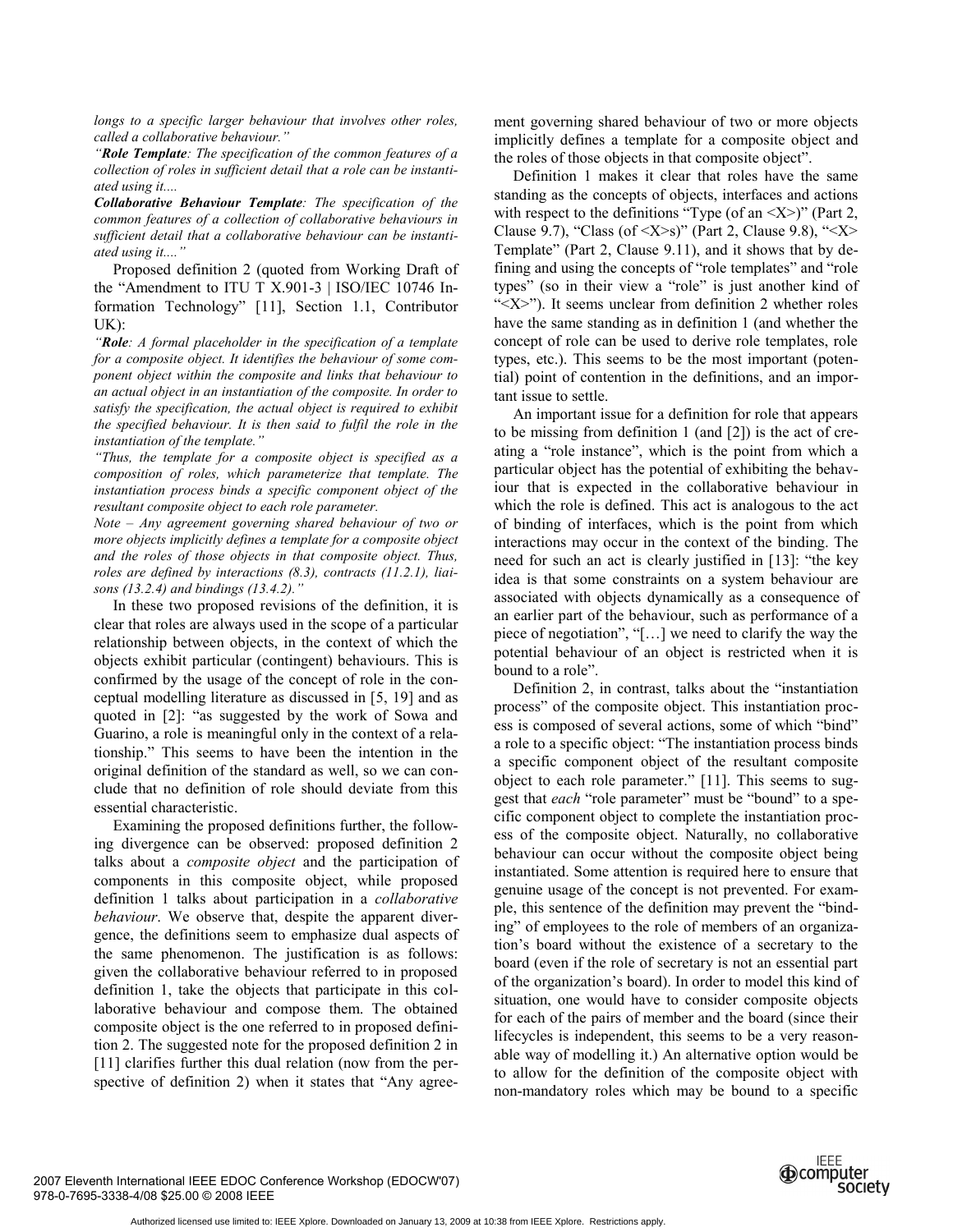component, but are not required to complete the instantiation process of the composite object.

#### **2.2. An intermediate conclusion**

After the examination of these two proposals, we formulate the following proposal for a theory for the role concept:

- (i) a theory for the role concept should account for the act of "binding a role" (or it should at least "capture the way in which the potential behaviour of an object is modified by creation of a community and by the object filling a community-role;" [13]);
- (ii) a theory for the role concept should provide the same standing for the concept of role and other concepts which can be applied in sentences such as " $\langle X \rangle$ " template", as argued for in [1]. Although this requirement is not explicitly mentioned in [11, 13], Linington has (in [13]) used the term "role binding" as a noun: "the lifetime of the role binding is always within the lifetime of the defining object", suggesting that such a role binding is an instance that deserves treatment in a theory for roles.

We argue that the literature on conceptual modelling provides us with such a suitable theory for roles.

#### **3. Roles in conceptual modelling**

We proceed by examining the understanding of the concept of role in conceptual modelling, which requires some preliminary definitions We use an extract from a philosophically and cognitively well-founded reference ontology (foundational ontology) that has been developed in [5, 6].

First, we distinguish between conceptual entities called *universals* and *individuals* [1]. The notion of universal underlies the most basic and widespread constructs in conceptual modelling. Universals are predicative terms that can possibly be applied to a multitude of individuals, capturing the general aspects of such individuals. Individuals are entities that exist possessing a unique identity.

Figure 1 shows an extract of the foundational ontology adopted here (all generalization relations depicted in this figure are disjoint, forming a simple "tree-like" taxonomic structure for the entities considered in this model.)

This taxonomic structure reveals that an individual can be categorized as substantial or moment [10]. A *moment* is an individual that existentially depends on other individuals, named its *bearers*. In the conceptual modelling literature, a moment is said to *inhere* in its bearer(s). For example, the symptoms of a patient are said to inhere in the patient, who bears the symptoms. In contrast, a *substantial* is an individual that does not inhere in other individuals, i.e., which is not a moment. Inherence is much stronger than a one-to-one relationship, since it implies existential dependence between individuals. We have that an individual *x* is *existentially dependent* on another individual *y* if, and only if, as a matter of necessity, *y* must exist whenever *x* exists. (A moment may also inhere in another moment, the moments forming a finite chain that ends with a substantial.)

In this paper, we characterize "objects" (in the RM-ODP sense) *as substantials* and we explain the rolerelated notions in terms of *moments*. We use metaproperties of universals (namely, existential dependence, external dependence and anti-rigidity) to clarify certain aspects of these RM-ODP concepts.

#### **3.1. Qua individuals and relators**

The taxonomic structure presented in Figure 1 reveals a kind of individual which is of particular importance to the definition of role (in gray on the right side of the figure): a "QuaIndividual".

An example discussed in [7] clarifies this concept. Suppose that John is married to Mary. John is bound to certain behaviour by virtue of being married to Mary. For example, imagine all the legal responsibilities that John has in the context of this relation. This newly acquired behaviour is a moment of John that inheres in him (and is



**Figure 1 Extract of the foundational ontology adopted here from [7]**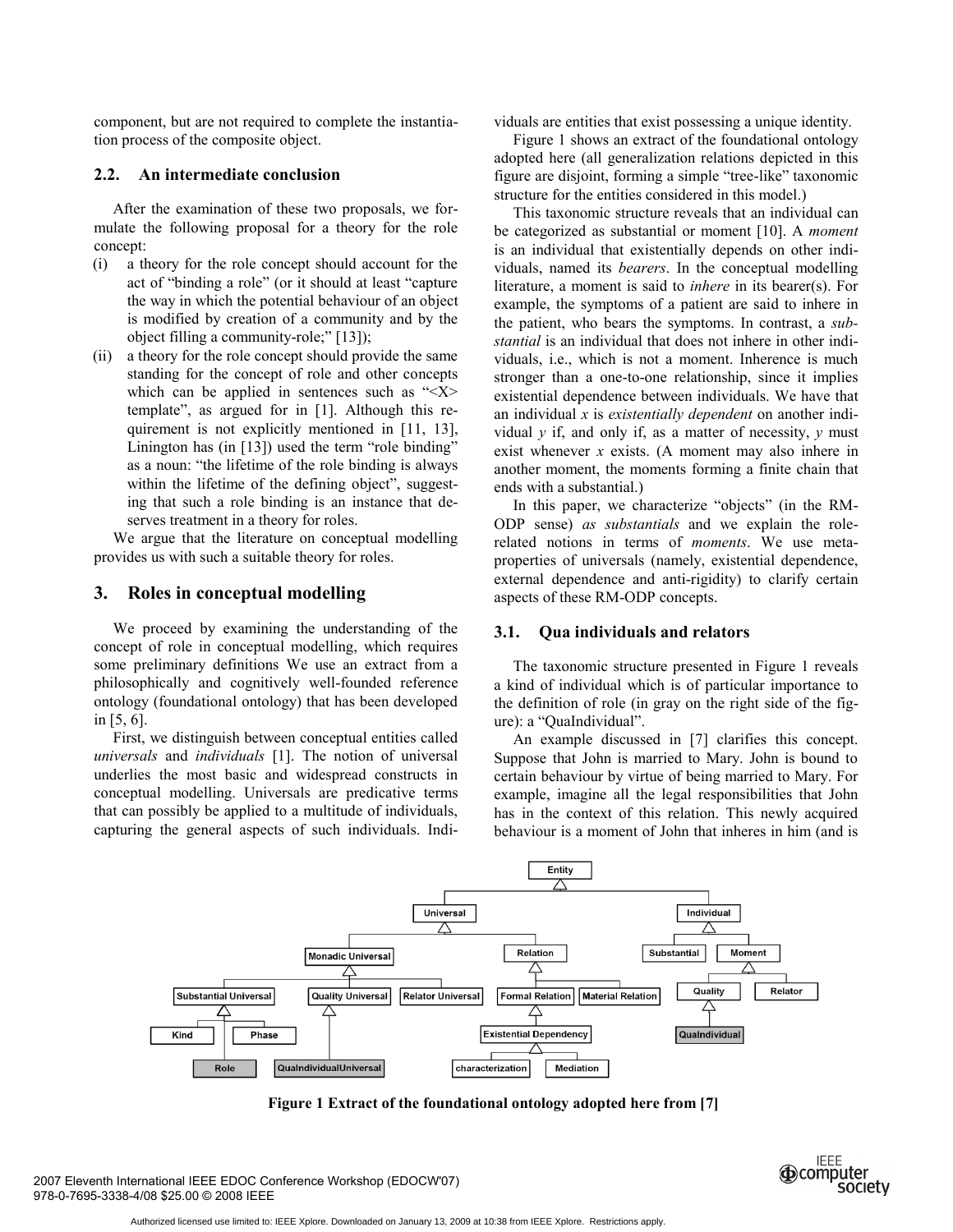hence existentially dependent on John). However, this moment also depends on the existence of Mary. This type of moment is called *externally dependent moment*. An externally dependent moment is an intrinsic moment (or quality) that inheres in a single individual but that is existentially dependent on (possibly a multitude of) other individuals.

In the case of an externally dependent moment  $x$  there is always an individual external to its bearer (i.e., which is not one of its parts or intrinsic moments), which is the foundation of *x*. Again, in the given example, we can think of a certain action *a1* (the signing of a social contract) in which both John and Mary participate and which founds the existence of these externally dependent moments inhering in John. Now, we can define an individual that bears all externally dependent moments of John that share the same external dependencies and the same foundation. This individual is called a *qua individual* [14]. Qua individuals are, thus, a special type of complex externally dependent qualities. In this case, the complex quality inhering in John that bears all responsibilities that John acquires by virtue of the signing of a social contract can be named John-qua-husband.

To continue with the same example, we can think about another qua individual Mary-qua-wife which is a complex moment bearing all responsibilities that Mary acquires by virtue of the same foundation and that albeit inhering in Mary are also existentially dependent on John. The qua individuals John-qua-husband and Mary-qua-wife are existentially dependent on each other. Now, we can define an aggregate composed of these two qua individuals that share the same foundation. This aggregate is called a *relator*.

### **3.2. Role universals**

The taxonomic structure in Figure 1 also reveals a "Role" universal. A "Role" universal applies contingently to an individual that bears (at least one) qua individual of a certain type. In the example presented in the previous sub-section, we can say that John is not only an instance of a "Person" universal but also an instance of a "Husband" universal, while Mary is both an instance of a "Wife" universal. All instances of a "Husband" universal exhibit the behaviour required of a husband in a social

contract (marriage).

At the same time John may play the role of student with respect to an "Educational Institution" for example, the University of Twente. In this case, John bears a qua individual John-qua-student, and is an instance of the "Student" universal (John can register to courses, receive grades, produce assignments, take exams, etc.). Further, John may also play the role of student with respect to other "Educational Institutions", for example, the Tai Chi Institute – bearing then qua individuals: John-qua-student of the University of Twente and John-qua-student' of the Tai Chi Institute.

We can say that roles universals can be restricted by certain allowed types, i.e., certain universals to which a role universal can apply. For example, in this case, we can say that the "Student" role can only be played by an instance of the substantial universal "Person". Figure 2 shows a class diagram for this example, using the profile defined in [5]. The characterization association represents that instances of "PersonQuaStudent" inhere in an instance of "Student" (thus characterizing its behaviour).



#### **Figure 2 A role universal, its allowed type and a qua individual universal (from [5])**

Figure 3 reveals the Enrolment relator universal (an instance of this universal includes an instance of "Person-QuaStudent"). The relator universal reveals that both an instance of "Student" and an instance of the "Education Institution" exhibit particular properties (shared behaviour) in the relation. Please note that properties are merely a dual way to represent behaviour.

#### **3.3. Role mixin universals**

The conceptualization in [5] also allows for a notion of *role mixin universal* which captures commonalities in various role universals. This universal is used in a conceptual modelling design pattern for "roles with multiple dis-



**Figure 3 A role universal, its allowed type and a relator universal (from [5])**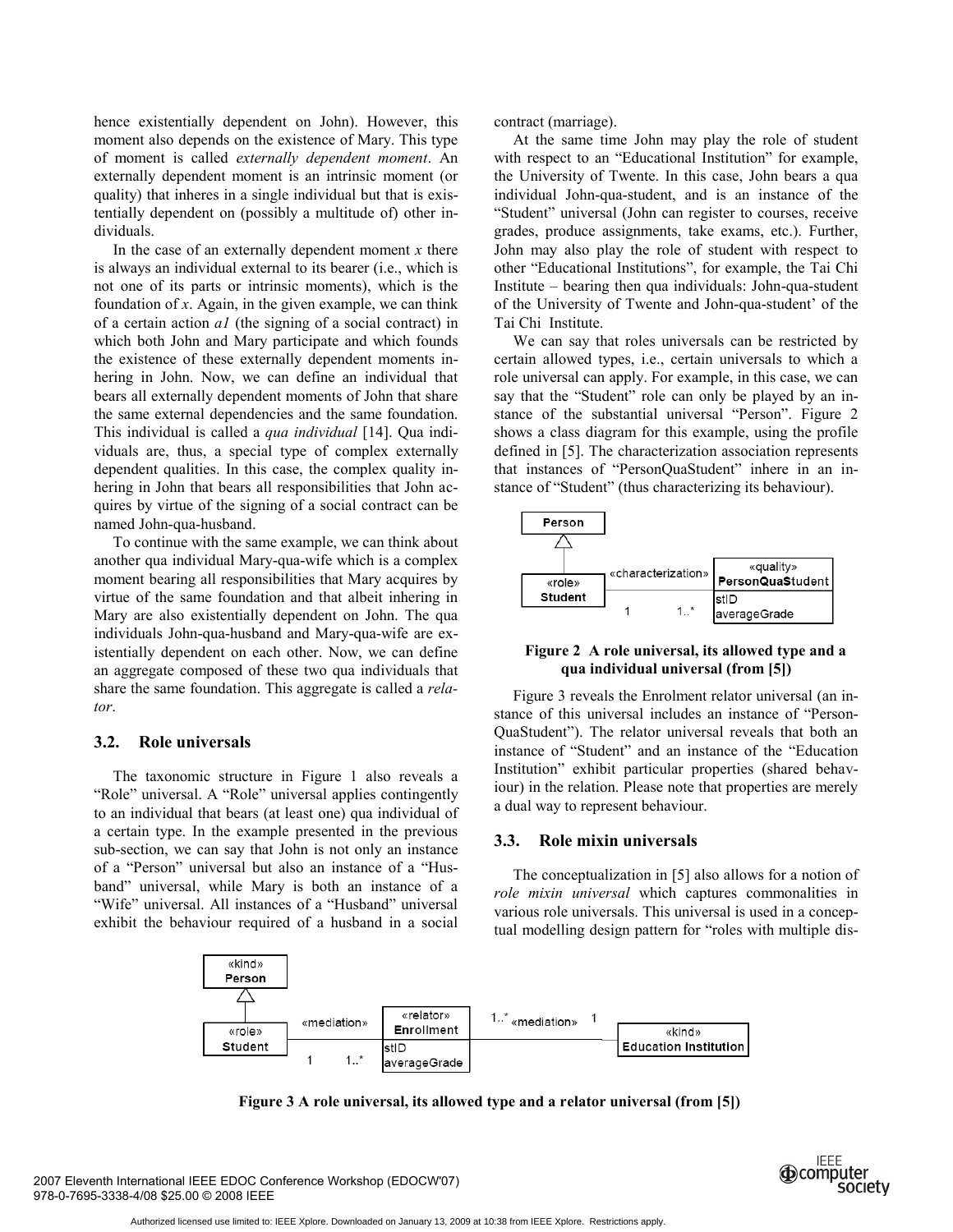joint allowed types" (see Figure 4). (We omit the description of role mixins from this paper, please see [5] for a comprehensive discussion and characterization of a role mixin as an anti-rigid non-sortal universal.) Intuitively, a role mixin universal allows us to add flexibility to a role universal, without tying its definition to a specific sortal universal. In the example, it is possible to define a Customer independently of whether Persons or Organizations play that role.



**Figure 4 Modelling roles with multiple disjoint allowed types (an example from [5])**

# **4. Concept analysis**

We can now contrast the definitions provided in section 2 in the light of the UFO-A conceptualization described in section 3. We also review the terms related to bindings in the Foundations [12] (sections 11 and 13 of Part 2) in the light of the conceptualization.

#### **4.1. Genilloud and Wegmann's definition 1**

In [1], Genilloud and Wegmann conclude that the "term role may denote an instance concept (role instance), a type for role instances (role type) or a type for objects (role object type). A role instance is therefore not a type, and role is to be considered as an <X> in the RM-ODP." Further they note that "[…] a modeller specifies role templates or collaborative behaviour templates".

Based on these observations a correspondence between the concepts defined by these authors and the UFO-A conceptualization is shown in Table 1. Please note that while universals are genuine concepts of conceptualizations such as UFO-A, the RM-ODP Foundations do not

| <b>UFO-A</b>                                                                    | <b>Genilloud and Wegmann</b>  | <b>Example</b>                       |
|---------------------------------------------------------------------------------|-------------------------------|--------------------------------------|
| qua individual                                                                  | "role instance"               | John-qua-husband;                    |
| A qua individual is the instance that is founded                                |                               | Mary-qua-wife;                       |
| on a certain event or establishing behaviour,                                   |                               | John-qua-student (of the University  |
| which characterizes the individual with certain                                 |                               | of Twente);                          |
| behaviour in the context of a relation to another                               |                               | John-qua-student' (of The Tai Chi    |
| individual.                                                                     |                               | Institute).                          |
| (elementary specification of a) qua individual "role template" or               |                               | Person-qua-Husband;                  |
| universal                                                                       | "role type"                   | Person-qua-Wife;                     |
|                                                                                 |                               | Person-qua-Student;                  |
|                                                                                 |                               | supertype<br>of<br>Person-qua-<br>(a |
|                                                                                 |                               | Customer, and Organization-qua-      |
|                                                                                 |                               | Customer - not mentioned explic-     |
|                                                                                 |                               | itly.)                               |
| (elementary specification of a) role universal                                  |                               | Husband; Wife; Student;              |
| A role universal applies (contingently) to in-                                  |                               | PersonalCustomer;                    |
| stances of the role's allowed type.                                             | "role object type"            | CorporateCustomer.                   |
| (elementary specification of a) role mixin                                      |                               | Customer                             |
| These universals apply (contingently) to in-                                    |                               |                                      |
| stances of disjoint allowed types.                                              |                               |                                      |
| relator                                                                         | aggregate of "role instances" | John and Mary's marriage;            |
|                                                                                 | (not mentioned explicitly)    | John's enrolment at the University   |
|                                                                                 |                               | of Twente;                           |
|                                                                                 |                               | John's enrolment at the Tai Chi      |
|                                                                                 |                               | Institute.                           |
| (elementary specification of a) relator universal aggregate of "role templates" |                               | Marriage (this kind of social con-   |
|                                                                                 | (not mentioned explicitly)    | tract);                              |
|                                                                                 |                               | Enrolment (this kind of social con-  |
|                                                                                 |                               | tract).                              |

# **Table 1 Correspondence between role-related concepts in UFO-A and those proposed by Genilloud and Wegmann**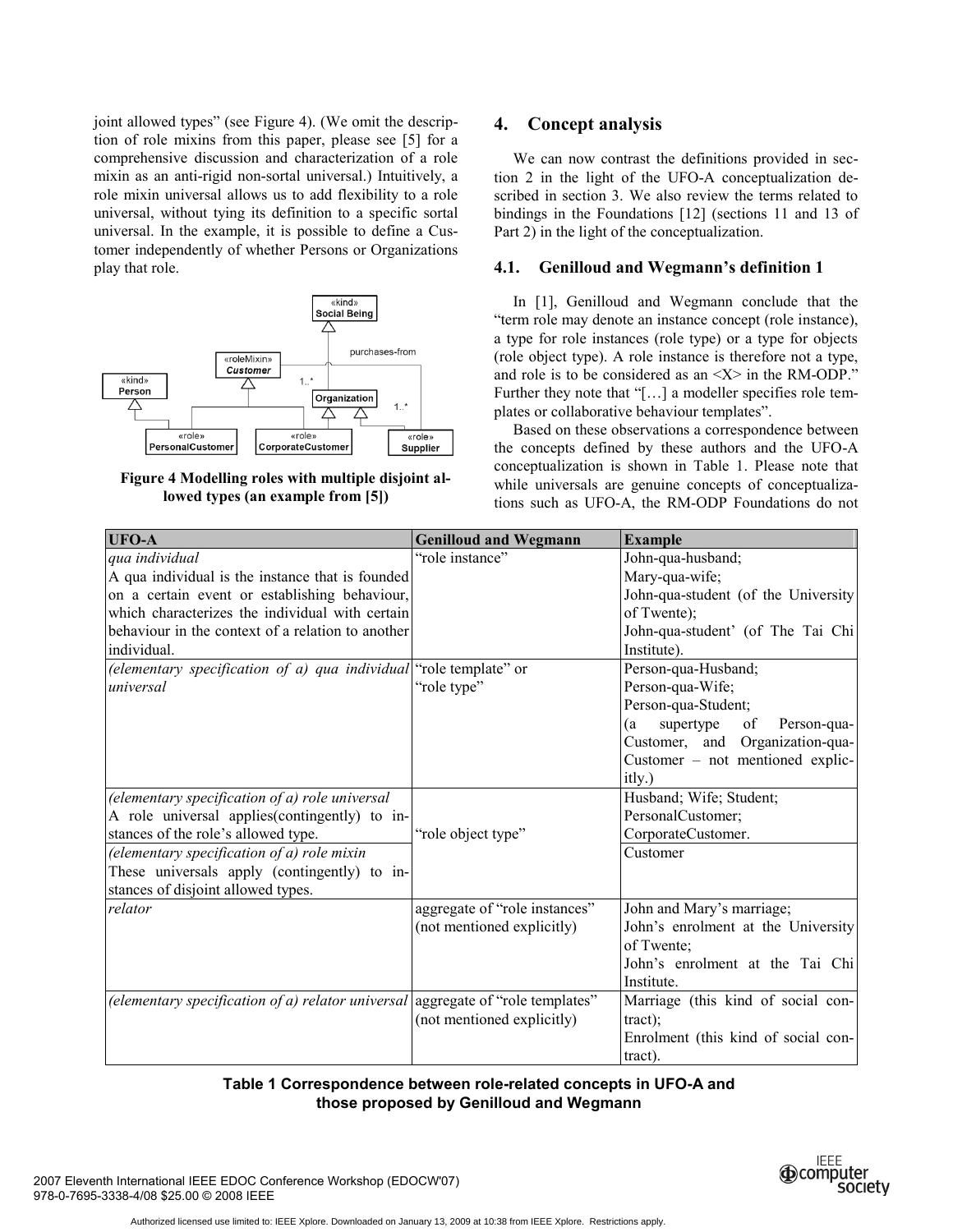include basic modelling concepts that correspond directly to universals. Instead, the RM-ODP notions of "type" and "template" are specification concepts that correspond not to universals but to *elementary specifications of universals* [5].

# **4.2. Peter Linington's definition 2**

A correspondence between the concepts defined in the Working Draft of the Amendment to the Foundations [11] and [13] and those in the UFO-A conceptualization is shown in Table 2. We have included the term "role binding" here, although this term is used in [13] but not ex-

| UFO-A                                                            | Linington                                                                                                          | <b>Examples</b>                           |  |
|------------------------------------------------------------------|--------------------------------------------------------------------------------------------------------------------|-------------------------------------------|--|
| qua individual                                                   | "the behaviour of some component ob- John-qua-husband; Mary-qua-wife;                                              |                                           |  |
| A qua individual is the instance that ject within the composite" |                                                                                                                    | John-qua-student (of the University of    |  |
|                                                                  | characterizes the individual with The behaviour of an object when it is "is Twente); John-qua-student' (of the Tai |                                           |  |
| certain behaviour in the context of a                            | said to fulfil the role" or when it is                                                                             | Chi Institute).                           |  |
| relation to another individual.                                  | "bound to a role" [13].                                                                                            |                                           |  |
|                                                                  | (elementary specification of a) qua Part of a "template for a composite ob- Person-qua-Student;                    |                                           |  |
| individual universal                                             | ject", since the template defines required Person-qua-Husband;                                                     |                                           |  |
|                                                                  | behaviour for objects fulfilling roles.                                                                            | Person-qua-Wife.                          |  |
| the foundation of the qua individu-                              | "instantiation process"                                                                                            | The signing of the social contract be-    |  |
| als (and hence the foundation of the                             |                                                                                                                    | tween John and Mary; The act of en-       |  |
| relator) For example, a founding                                 |                                                                                                                    | rolling at the Univ. of Twente; The act   |  |
| action or behaviour.                                             |                                                                                                                    | of enrolling at the Tai Chi Institute.    |  |
| (elementary specification of a) role "role" (formal placeholder) |                                                                                                                    | Student;                                  |  |
| universal                                                        | (Although this is not a strict correspon-                                                                          | Husband;                                  |  |
| role<br>universal<br>A<br>ap-                                    | dence, since the specification of the uni-                                                                         | Wife;                                     |  |
|                                                                  | plies (contingently) to instances of versal is actually implied by the place-                                      | PersonalCustomer;                         |  |
| the role's allowed type.                                         | holder.)                                                                                                           | CorporateCustomer.                        |  |
| (elementary specification of a) role                             |                                                                                                                    | Customer                                  |  |
| mixin                                                            |                                                                                                                    |                                           |  |
| These universals apply (contin-                                  |                                                                                                                    |                                           |  |
| gently) to instances of disjoint al-                             |                                                                                                                    |                                           |  |
| lowed types.                                                     |                                                                                                                    |                                           |  |
| an aggregate of all individuals that                             | "composite object" (as the term is used John and Mary;                                                             |                                           |  |
| are mediated by the relator                                      | in the scope of the definition of role)                                                                            | John and the University of Twente;        |  |
|                                                                  | "instantiation of the template"                                                                                    | John and the Tai Chi Institute.           |  |
| an aggregate of the (elementary                                  | "template for a composite object"                                                                                  | Person + Marriage (incl. Person-qua-      |  |
| specification of a) relator universal                            |                                                                                                                    | Husband and Person-qua-Wife) + Hus-       |  |
| and universals of the allowed types                              |                                                                                                                    | $band + Wife$ ; Person + Enrolment (incl. |  |
| for the roles involved                                           |                                                                                                                    | Educational<br>Person-qua-Student)<br>$+$ |  |
|                                                                  |                                                                                                                    | Institution.                              |  |
| instance of the role universal                                   | "an actual object in an instantiation of John;                                                                     |                                           |  |
| (individual which bears a qua indi- the composite"               |                                                                                                                    | Mary:                                     |  |
| vidual)                                                          |                                                                                                                    | University of Twente;                     |  |
| (instance of an allowed type for the                             |                                                                                                                    | Tai Chi Institute.                        |  |
| roles involved)                                                  |                                                                                                                    |                                           |  |
| relator                                                          | "role binding"                                                                                                     | John and Mary's marriage; John's en-      |  |
|                                                                  |                                                                                                                    | rolment at the Univ. of Twente; John's    |  |
|                                                                  |                                                                                                                    | enrolment at the Tai Chi Institute.       |  |
| (elementary specification of a) rela-                            | part of a "template for a composite ob- Marriage (this kind of social contract)                                    |                                           |  |
| tor universal                                                    | ject", since the template defines required Enrolment (this kind of social contract)                                |                                           |  |
|                                                                  | behaviour of the various that may par-                                                                             |                                           |  |
|                                                                  | ticipate in the composite object                                                                                   |                                           |  |

# **Table 2 Correspondence between role-related concepts in UFO-A and those proposed for the amendment of the Foundations**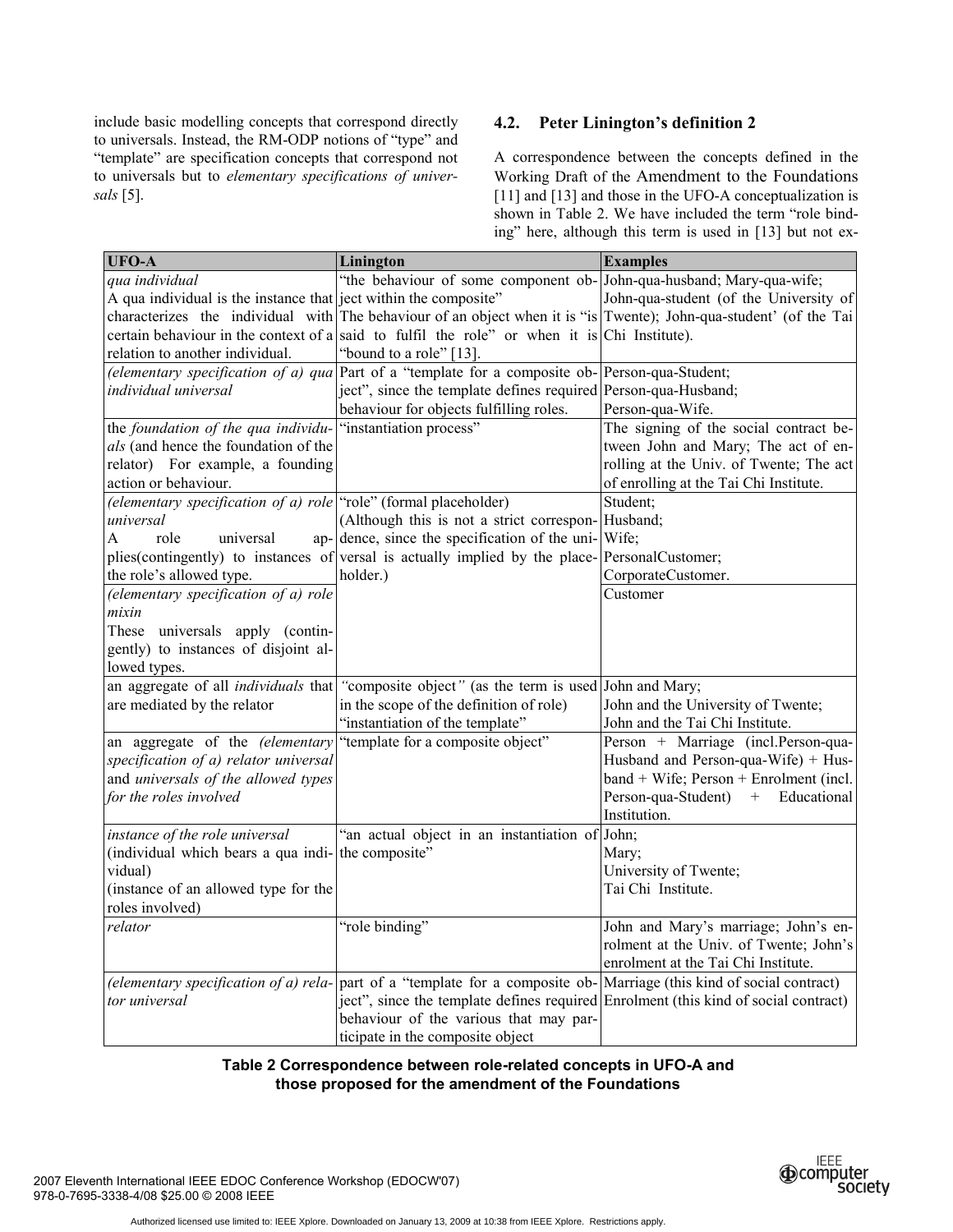| UFO-A                                                       | <b>Structuring concepts</b>                                                             | <b>Examples</b>                                                                  |  |
|-------------------------------------------------------------|-----------------------------------------------------------------------------------------|----------------------------------------------------------------------------------|--|
| qua individual                                              | part of an "enabled behaviour"                                                          | John-qua-husband                                                                 |  |
|                                                             | (since the "enabled behaviour" ac- Mary-qua-wife                                        |                                                                                  |  |
|                                                             |                                                                                         | tually "characterizes a set of ob-John-qua-student (of the University of Twente) |  |
|                                                             | jects")                                                                                 | John-qua-student (of the Tai Chi Institute)                                      |  |
| the foundation of the qua indi- an "establishing behaviour" |                                                                                         | The signing of the social contract between John                                  |  |
| viduals (and hence the founda-                              |                                                                                         | and Mary.                                                                        |  |
| tion of the relator)                                        |                                                                                         | The act of enrolling at the University of Twente.                                |  |
| For example, a founding action                              |                                                                                         | The act of enrolling at the Tai Chi Institute.                                   |  |
| or behaviour.                                               |                                                                                         |                                                                                  |  |
|                                                             | (elementary specification of a) part of the "specification of a con- Person-qua-Student |                                                                                  |  |
| qua individual universal                                    | tract"                                                                                  | Person-qua-Husband                                                               |  |
|                                                             |                                                                                         | Person-qua-Wife                                                                  |  |
|                                                             | (elementary specification of a) part of the "specification of a con-                    | Student                                                                          |  |
| role universal                                              | tract"                                                                                  | Husband                                                                          |  |
| role<br>universal<br>A<br>ap-                               |                                                                                         | Wife                                                                             |  |
| plies(contingently) to instances                            |                                                                                         | PersonalCustomer                                                                 |  |
| of the role's allowed type.                                 |                                                                                         | CorporateCustomer                                                                |  |
| (elementary specification of $a$ )                          |                                                                                         | Customer                                                                         |  |
| role mixin                                                  |                                                                                         |                                                                                  |  |
| These universals apply (contin-                             |                                                                                         |                                                                                  |  |
| gently) to instances of disjoint                            |                                                                                         |                                                                                  |  |
| allowed types.                                              |                                                                                         |                                                                                  |  |
| instance of the role universal                              | "object" in the liaison                                                                 | John                                                                             |  |
| (individual which bears a qua                               |                                                                                         | Mary                                                                             |  |
| individual)                                                 |                                                                                         | University of Twente                                                             |  |
| (instance of an allowed type for                            |                                                                                         | Tai Chi Institute                                                                |  |
| the roles involved)                                         |                                                                                         |                                                                                  |  |
| relator                                                     | "liaison" which represents the "en- John and Mary's marriage                            |                                                                                  |  |
|                                                             | abled behaviour"                                                                        | John's enrolment at the University of Twente                                     |  |
|                                                             |                                                                                         | John's enrolment at the Tai Chi Institute.                                       |  |
| (elementary specification of $a$ )                          |                                                                                         | "contract" ("specification of a con- Marriage (this kind of social contract)     |  |
| relator universal                                           | $\text{tract}^{\prime\prime}$                                                           | Enrolment (this kind of social contract)                                         |  |

# **Table 3 Correspondence between role-related concepts in UFO-A and ODP's structuring concepts**

plained explicitly and not included in the proposal for amendment of the standard [11].

This is somehow part of the "composite object", although it is hard to define which part in terms of definition 2, since it is about part of the agreed behaviour of the composite object.

# **4.3. Contracts, liaisons, establishing and enabled behaviours (structuring concepts)**

From the discussion so far, it is clear that the notion of role is closely related to the notion of certain required behaviour in the context of a collaborative behaviour. In this context, a number of concepts defined in the RM-ODP Foundations are relevant. We quote the following definitions (we have underlined certain terms to emphasize the relations between concepts relevant to this discussion) [12]:

*"11.2.1 Contract: An agreement governing part of the collective behaviour of a set of objects. A contract specifies obligations, permissions and prohibitions for the objects involved. The specification of a contract may include* 

*a) a specification of the different roles that objects involved in the contract may assume, and the interfaces associated with the roles;b) quality of service attributes (see 11.2.2); c) indications of duration or periods of validity; d) indications of behaviour which invalidates the contract; e) liveness and safety conditions. 13.2.1 Establishing behaviour: The behaviour by which a given contract is put in place between given objects.* 

*An establishing behaviour can be:* 

*a) explicit, resulting from the interactions of objects that will take part in the contract; orb) implicit, being performed by an external agency (e.g. a third party object, not taking part in the contract) or having been performed in a previous epoch.* 

*13.2.2 Enabled behaviour: The behaviour characterizing a set of objects which becomes possible as a result of establishing behaviour.*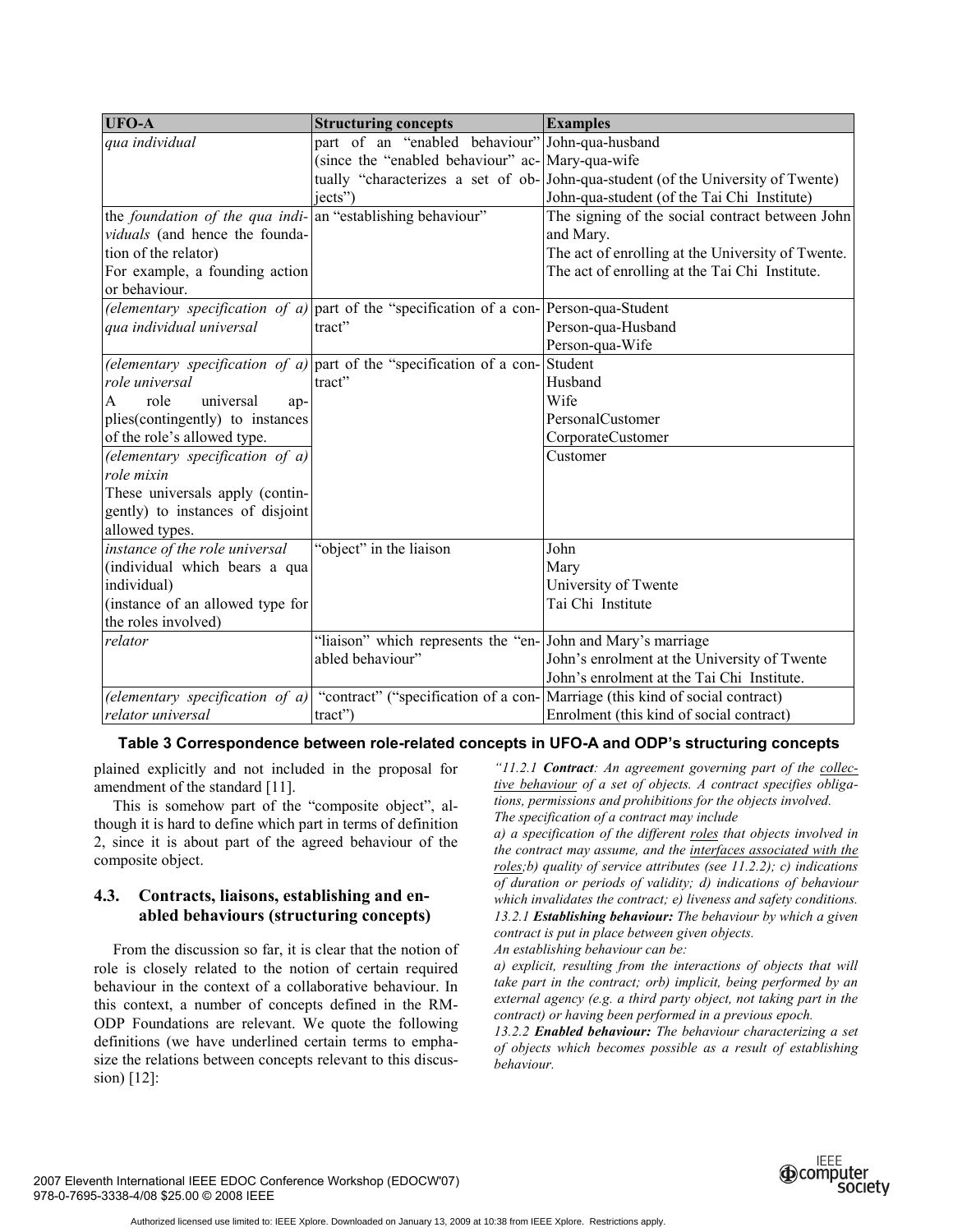*13.2.3 Contractual context: The knowledge that a particular contract is in place, and thus that a particular behaviour of a set of objects is required.* 

*An object may be in a number of contractual contexts simultaneously; the behaviour is constrained to the intersection of the behaviours prescribed by each contractual context.* 

*13.2.4 Liaison: The relationship between a set of objects which results from the performance of some establishing behaviour; the state of having a contractual context in common.* 

*A liaison is characterized by the corresponding enabled behaviour.* 

*NOTES 1 - Examples of liaisons which result from different establishing behaviours area) a dialogue (as in OSI-TP);b) a binding (see 13.4.2);[…]*

*13.4.1 Binding behaviour: An establishing behaviour between two or more interfaces (and hence between their supporting objects).* 

*NOTE - "To bind" means "to execute a binding behaviour".* 

*13.4.2 Binding: A contractual context, resulting from a given establishing behaviour.* 

*Establishing behaviour, contractual context and enabled behaviour may involve just two object interfaces or more than two.* 

*An object which initiates an establishing behaviour may or may not take part in the subsequent enabled behaviour.* 

*Enabled behaviour (and, by analogy, contractual context) may be uniform (i.e. each participating object can do the same as every other) or non-uniform (i.e. one participating object has a different role from another, as in client and server).* 

*There is no necessary correspondence between an object which*  initiates establishing behaviour and a particular role in non*uniform enabled behaviours (e.g. in a client-server contractual context, either object could validly have initiated the establishing behaviour)."*

A correspondence between these concepts the UFO-A conceptualization is shown in Table 3 (ignoring here the implications for role-related concepts). Please note that, from the definitions in the Foundations it is hard to conclude what the difference between a "contractual context" and a "liaison" is: clause 13.2.4 says that a "binding" is an example of "liaison", and then clause 13.4.2 defines a "binding" as a "contractual context". So, for this comparison, we ignore contractual context, assuming for the time being that it is a synonym for liaison. (It is possible that the distinction between contractual context and liaison actually lies in the distinction between *relators* and *material relations* [7], but this is unclear from the current text, so we will not elaborate on this further.)

# **5. A Note on "rigidity" of role universals**

As we have discussed in section 2, both definitions 1 and 2 define that roles are always used in the scope of a particular relationship between objects, in the context of which the objects are said to be fulfilling roles exhibit particular (contingent) behaviours. We believe that both

definitions however, unnecessarily require the notion of role to be used exclusively when other roles are involved<sup>1</sup>.

The example where John studies at the University of Twente clarifies that. The University of Twente is an instance of the "Education Institution" universal (so correspondingly, there is a template from which the University of Twente object can be instantiated). A definition of "Education Institution" is that it behaves in a certain way with respect to students (i.e., it executes some shared or collaborative behaviour with students.) It does so, however, necessarily, since the behaviour towards students is established in the definition of what an Education Institution is. The University of Twente is thus not playing the role of Education Institution in the context of a particular relation with a student. We believe there is no need to force the designer to use a role here or to imply that there is a role even if it is not modelled. (Of course one could always imagine that we could model the University of Twente as an "Institution" and then define an "Education Institution" role to be played by the university. Nevertheless, forcing this kind of construct would unnecessarily restrict the generality of the foundations.) The issue is further aggravated in the presence of "singletons" in specifications, such as, e.g., the definition of roles such as "President of Brazil" (relevant in Enterprise specifications), which relates the object "Brazil" to a "Person" playing the role of "President". (Of course, again, one could define that there is a country B playing the role of "Brazil" or that there is an object "Brazil" playing the role of country, but this is beyond the point being made here – namely that the modeller should have the freedom to define roles with respect to a particular object of special interest to the shared behaviour.)

A rewriting of definition 2 to address this remark is simple: where it states that "the template for a composite object is specified as a composition of roles" we should say "the template for a composite object is specified as a composition which may include other roles."

A rewriting of the note 1 in definition 1 would also solve this issue: where it states that: "The collaborative behaviour of a role represents the specific context in which it is defined, together with other roles. All the interactions of a role are with the roles with which it is defined. And all the actions in a collaborative behaviour belong to one or more of its roles." we should say "The collaborative behaviour of a role represents the specific context in

l

<sup>1</sup> Definition 1 includes a note that states that: "*The collaborative behaviour of a role represents the specific context in which it is defined, together with other roles. All the interactions of a role are with the roles with which it is defined. And all the actions in a collaborative behaviour belong to one or more of its roles.*" Definition 2 states that "*the template for a composite object is specified as a composition of roles*".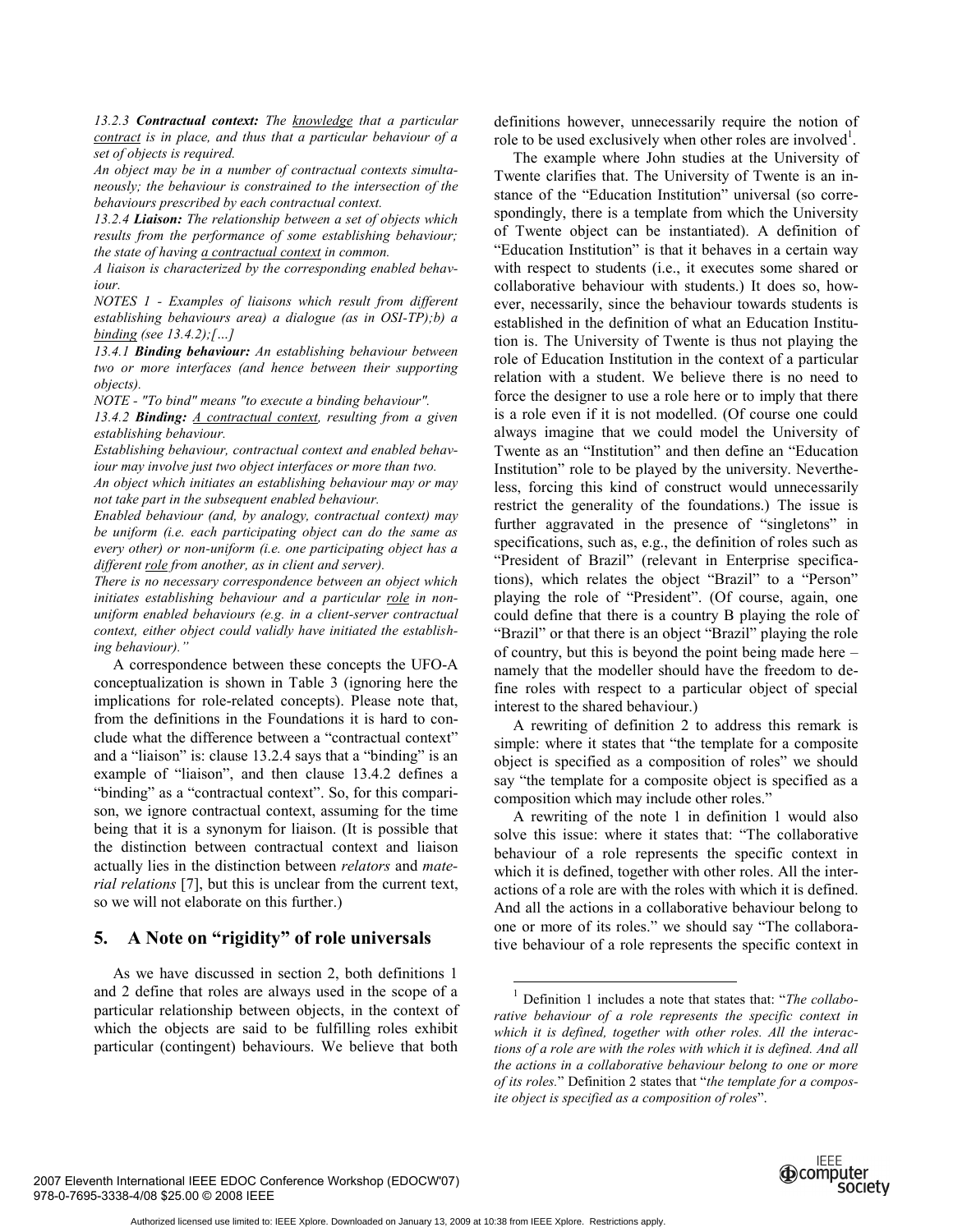which it is defined, together with other roles, objects and interfaces required. All the interactions of a role are with the roles, objects and interfaces required in its definition."

This is in line with the ideas defended by Guarino and Welty in [4] where a role universal is defined as an *antirigid universal*. An anti-rigid universal is a universal that applies contingently to its instances, while a rigid universal is a universal that applies necessarily to its instance in every possible situation considered by the model. As opposed to instances of an anti-rigid universal, instances of a rigid type will continue to be so as long as they exist in the model. Guarino and Welty (in [4]) use the student example to clarify these definitions: "Obviously there are also properties that are not essential to all their instances. Of these we distinguish properties that are essential to some entities and not essential to others (semi-rigid) from properties that are never essential (anti-rigid). For example, the property being a student is typically anti-rigid—every instance of student is not essentially a student (may also be a non-student), whereas the property being hard is semi-rigid, since there are instances (hammers) that must be hard and instances (sponges) that may be hard but also may not." Definitions for rigidity, semi-rigidity and antirigidity have been formalized in [5].

Finally, we should say that it is not necessary to include the requirement of anti-rigidity for templates in the foundations of RM-ODP, but we should not include a definition that forces one to consider roles that are rigid (as in the example of the educational institution described above). For this reason we should also modify definition 2 which states in a note that: "Note – Any agreement governing shared behaviour of two or more objects implicitly defines a template for a composite object and the roles of those objects in that composite object. Thus, roles are defined by interactions (8.3), contracts (11.2.1), liaisons (13.2.4) and bindings (13.4.2)." We should be more careful and say instead that "**A particular specification language** may consider that any agreement governing shared behaviour of two or more objects implicitly defines a template for a composite object and the roles of those objects in that composite object. Thus, **in these cases**, roles **may be** defined by interactions (8.3), contracts (11.2.1), liaisons (13.2.4) and bindings (13.4.2)"

# **6. Conclusions**

We hope to have contributed for a definition of rolerelated concepts in the foundations of RM-ODP that harmonizes proposals that have been defined so far and that are well-positioned with respect to the literature in conceptual and object-oriented modelling. (For an extensive discussion on roles in the conceptual modelling literature that justify the UFO-A conceptualization see [5, 7].)

We have appreciated very much the parallel between interfaces and roles as defended in [1]. We believe the authors should have taken the parallel further: in the same way as one can use the concepts of "establishing behaviour", "liason", "creation", etc. in the context of "interfaces" one should also be able to do that for "role instances". We have also appreciated very much the definition provided in [11], which mentions an "instantiation process" for "composite objects", which prompted us to investigate the relation of the role concept with the Foundation structuring concepts.

By no means have we intended to suggest that the terminology used in conceptual modelling should find its way in the RM-ODP. Nevertheless, we strongly believe that the Foundations ought to be based on well-founded conceptualizations that should not preclude valid and genuine conceptual constructions. We have yet to come to a proposal for a text that captures the issues discussed here. A table in the appendix summarizes the various correspondences presented in this paper and is the starting point for a concrete proposal.

We concluded that the notion of role in RM-ODP is also closely related to notions of relation or relationship, and that it is important to examine these definitions closely. Linington justifiably notes in [13] an important omission in the current standard: "One example is the omission of terms in common technical usage, such as *relationship* or *association*, definitions of which should be included on the basis of significant usage in ODP specification, even if they seem obvious. The Foundations should include generic definitions consistent with, but less detailed and restrictive than those in the ISO General Relationship Model" [9].

We believe that introducing definitions for these concepts may support role-related definitions, and result in a more comprehensive foundation. We have also pointed that the structuring concepts in the Foundations should also be included in this discussion, as the definitions are closely related. We intend to address these issues in future work, possibly, relating also the RM-ODP Foundations to the concepts in the UML specification [17], and analysing the possible impact on the proposed standard on UML for ODP systems specification [10]. (Aligning all the definitions is certainly a great challenge, considering also the GRM [9], the standard on bindings [8] and the RM-ODP Enterprise Language.)

In [5, 7] the conceptualization provided here is defined formally, in order to allow for unambiguous interpretation of the intended semantics for concepts. Similarly to the formalization sketched in [13], it is not the intention that average users of these concepts should be concerned with the considerations required for formalization, but that one may use the formalization as a tool in interpreting the definitions in the standard.

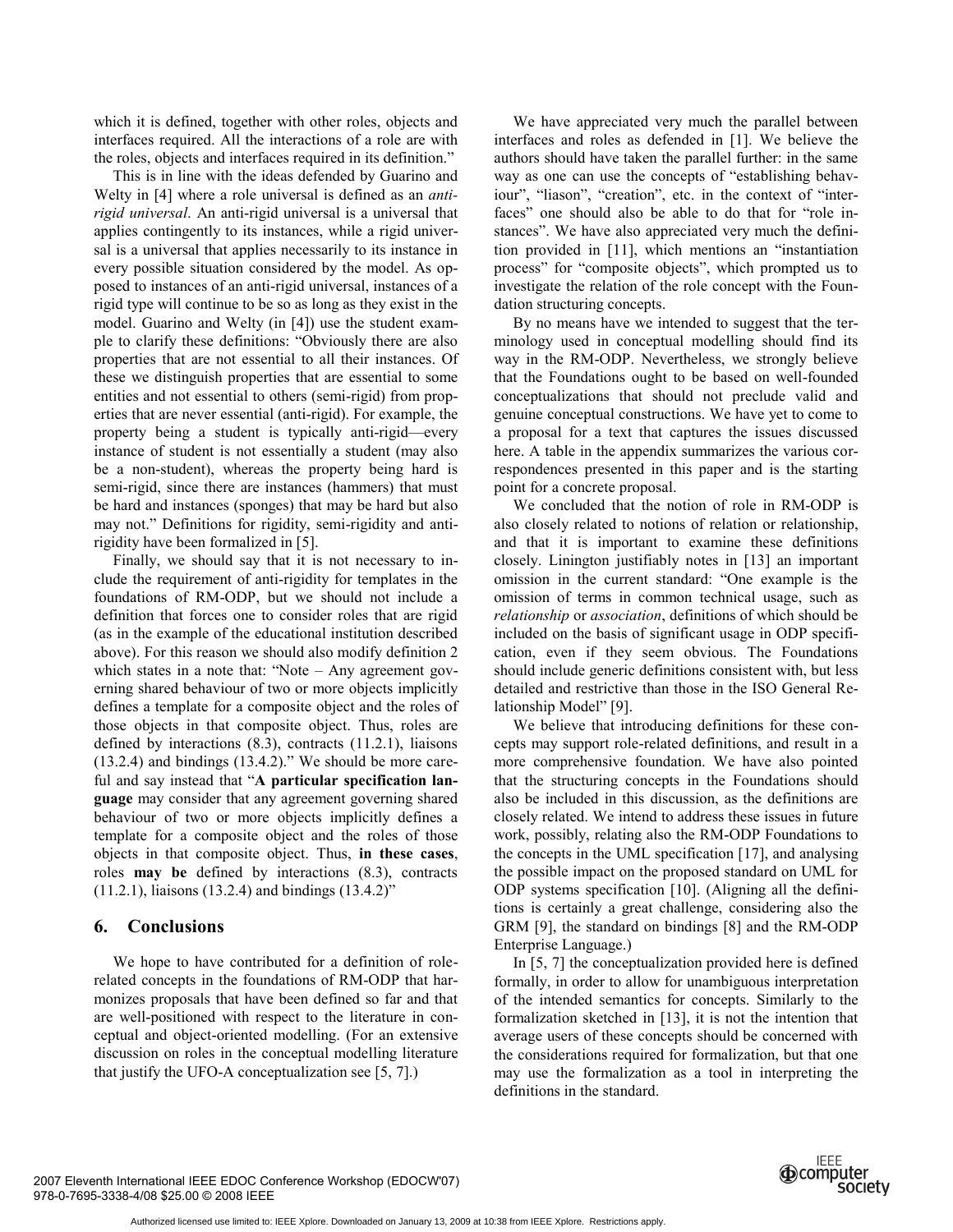### **Acknowledgements**

This work is part of the Freeband A-MUSE project (http://a-muse.freeband.nl), which is sponsored by the Dutch government under contract BSIK 03025, and the INFRA-MODELA project, which is sponsored by FAPES (Fundação de Apoio à Ciência e Tecnologia do Espírito Santo). The authors would like to thank Patrícia Dockhorn Costa for fruitful discussions about some issues addressed in this paper.

# **References**

- 1. G. Genilloud, A. Wegmann, "A Foundation for the Concept of Role in Object Modelling", *Proc. Int'l EDOC Conf. 2004*, IEEE Computer Society Press, 2004.
- 2. G. Genilloud, A. Wegmann, "A New Definition for the Concept of Role, and Why it Makes Sense", *OOPSLA Workshop on Behavioural Semantics*, Oct. 2000.
- 3. N. Guarino, C. Welty, "Evaluating ontological decisions with OntoClean". *Communications of the ACM,* 45, 2, Feb. 2002, pp 61-65.
- 4. N. Guarino, C. Welty, "Identity and Subsumption. In The Semantics of Relationships: An Interdisciplinary Perspective", eds. R. Green, C. Bean and S. Myaeng,. Amsterdam, The Netherlands: Kluwer Academic, 2002, pp. 111-126.
- 5. G. Guizzardi, Ontological Foundations for Structural Conceptual Models, PhD Thesis, University of Twente, The Netherlands. TI-FRS No. 15, 2005.
- 6. G. Guizzardi, G. Wagner, "Towards Ontological Foundations for Agent Modeling Concepts using UFO", Lecture Notes on Artificial Intelligence (LNAI) 3508, Springer-Verlag, 2005.
- 7. G. Guizzardi, "Agent Roles, Qua Individuals and The Counting Problem", Invited Chapter in Software Engineering of Multi-Agent Systems, vol. IV, P. Giorgini, A.Garcia, C. Lucena, R. Choren (eds.), Springer-Verlag, 2006.
- 8. ITU-T Rec. X.930 (1998 E) | ISO/IEC 14753:1999, *Information Technology – Open Distributed Processing – Interface References and Binding*, 1999.
- 9. ISO/IEC IS 10165-7, Information Technology Open Systems Interconnection – Structure of management information: General relationship model, 1996.
- 10. ISO/IEC JTC1/SC7/WG19, Working Draft for ITU-T Recommendation X.906 | ISO/IEC 19793, Information technology – Open distributed processing — Use of UML for ODP system specifications, 2007.
- 11. ISO/IEC JTC1/SC7/WG19, *Working Document Amendment to ITU T X.901-3 | ISO/IEC 10746 Information Technology – Open Distributed Processing – Reference Model*, v01.23, 2007.
- 12. ISO / ITU-T, *Open Distributed Processing Reference Model - Part 2: Foundations*, International Standard ISO/IEC 10746-2, ITU-T Recommendation X.902, 1995.
- 13. P.F. Linington, "What Foundations does the RM-ODP Need?", *Proc. WODPEC 2004*, IEEE Computer Society Press, 2005.
- 14. C. Masolo, G. Guizzardi, L. Vieu, E. Bottazzi, R. Ferrario, "Relational Roles and Qua Individuals", *AAAI Fall Symposium on Roles, an Interdisciplinary Perspective*, Virginia, USA, 2005.
- 15. K. Mulligan, B. Smith, A Relational theory of the Act. Topoi (5/2), 115-30, 1986.
- 16. Naumenko, "Triune Continuum Paradigm: a paradigm for General System Modeling and its applications for UML and RM-ODP", Ph.D. Thesis number 2581, Swiss Federal Institute of Technology - Lausanne (EPFL), June 2002.
- 17. Object Management Group, *UML 2.0 Infrastructure Specification*, ptc/03-09-15, Sep. 2003.
- 18. F. Steimann, A Radical Revision of UML's Role Concept, in UML 2000: Proceedings of the 3rd International Conference, Springer-Verlag, 2000, pp. 194–209.
- 19. F. Steimann, "On the representation of roles in objectoriented and conceptual modelling," Data and Knowledge Engineering, vol. 35, pp. 83-106, 2000.
- 20. Wegmann, G. Genilloud, "The Role of 'Roles' in Use Case Diagrams", in UML 2000: Proceedings of the 3rd International Conference, Springer-Verlag, 2000.
- 21. R.J. Wieringa, W. de Jonge, P.A. Spruit. "Using dynamic classes and role classes to model object migration". *Theory & Practice of Object Systems*, 1(1), 1995, pp 61-83.